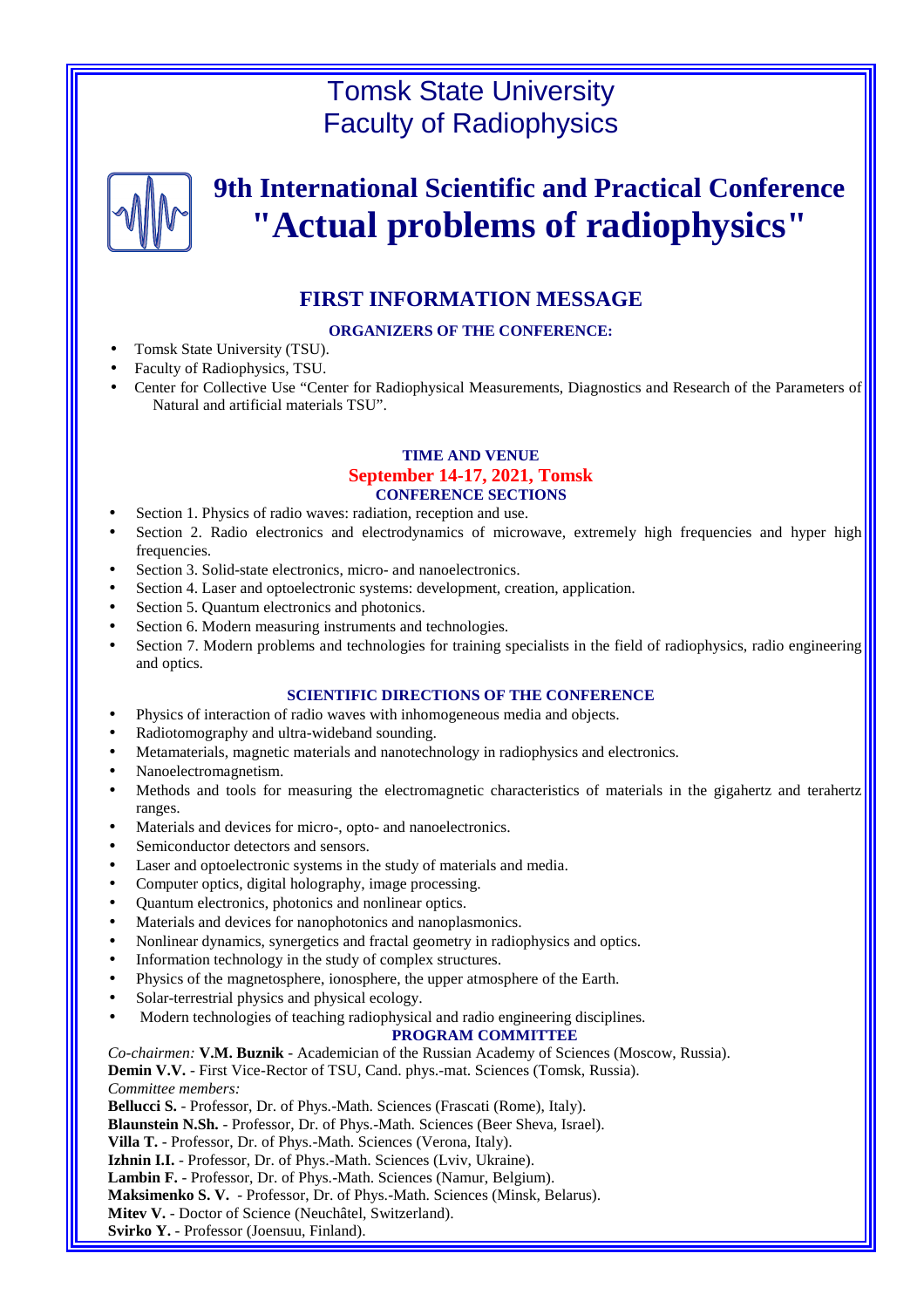**Svyatek Z.** - Professor (Krakow, Poland). **Smith R.** - Professor, Dr. of Phys.-Math. Sciences (Loughborough, UK). **Tselzard A.** - professor (Nancy, France). **Chang R.** - Professor, Dr. of Phys.-Math. Sciences (Taiwan). **Baryshnikov N.V.** - Doctor of Technical Sciences, Professor (Moscow, Russia). **Belyaev B.A.** - Professor, Dr. Sciences (Krasnoyarsk, Russia). **Voitsekhovsky A.V.** - Professor, Dr. of Phys.-Math. Sciences (Tomsk, Russia). **Dunaevsky G.E.** - Professor, Dr. Sciences (Tomsk, Russia). **Evtushenko N.V.** - Professor, Dr. Sciences (Tomsk, Russia). **Ivonin I.V.** - Professor, Dr. of Phys.-Math. Sciences (Tomsk, Russia). **Yu.V. Kistenyov** - Professor, Dr. of Phys.-Math. Sciences (Tomsk, Russia). **Kolesnik S.A.** - Associate Professor, Cand. phys.-mat. Sciences (Tomsk, Russia). **Koshelev V.I.** - professor, dr. phys.-mat. Sciences (Tomsk, Russia). **Krutikov V.A.** - Dr. Phys.-Math. Sciences (Tomsk, Russia). **Lukin V.P.** - Professor, Dr. of Phys.-Math. Sciences (Tomsk, Russia). **Matvienko G.G.** - Dr. Phys.-Math. Sciences (Tomsk, Russia). **Minin I.V.** - professor, dr. phys.-mat. Sciences (Novosibirsk, Russia). **Minin O.V.** - professor, dr. phys.-mat. Sciences (Novosibirsk, Russia). **Prudaev I.A.** - Cand. phys.-mat. Sciences (Tomsk, Russia). **Pchelyakov O.P.** - Professor, Dr. of Phys.-Math. Sciences (Novosibirsk, Russia). **Samokhvalov I.V.** - Professor, Dr. of Phys.-Math. Sciences (Tomsk, Russia). **Siemens E.** - Professor, Dr. of Phys.-Math. Sciences (Anhalt, Germany). **Sredin** V.G. - Professor, Dr. of Phys.-Math. Sciences (Moscow, Russia). **Tarasenko V.F.** - Professor, Dr. of Phys.-Math. Sciences (Tomsk, Russia). **Tikhomirov A.A.** - Doctor of Technical Sciences, Professor (Tomsk, Russia). **Tolbanov O.P.** - Professor, Dr. of Phys.-Math. Sciences (Tomsk, Russia). **Filimonov S.N.** - Associate Professor, Ph.D. (Tomsk, Russia). **Shchukin G.G.** - Professor, Dr. of Phys.-Math. Sciences (St. Petersburg, Russia). Yakubov V.P. - Professor, Dr. of Phys.-Math. Sciences (Tomsk, Russia).

#### **ORGANIZING COMMITTEE**

*Chairman of the organizing committee:* **A.G. Korotaev**, dean of the Russian Federation, Ph.D. phys.-mat. Sciences (Tomsk, Russia).

*Co-chairman:* **Yurchenko A.V.**, professor, Dr. Sciences (Tomsk, Russia)

*Deputy Chairmen:* **Shipilov S.E.**, professor, doctor of physics and mathematics. Sciences (Tomsk, Russia). *Scientific Secretary:.* 

*Members of the organizing committee:* **Belichenko V.P.** - Professor, Dr. of Phys.-Math. sciences; **Kokhanenko A.P.** - Professor, Dr. of Phys.-Math. sciences; **Olshukov A.S.** Associate Professor, Ph.D.; **Kochetkova T.D.** - Associate Professor, Ph.D.; **Satarov R.N.** - scientific. sotr, Ph.D.; **A. V. Klokov** - Associate Professor, Ph.D.; **Badin A.V.** - Associate Professor, Ph.D.; **Bryukhanova V.V.** - Associate Professor, Ph.D.; **Khmelev V.L.** - engineer, Ph.D. student of RFF TSU; **Roslyakov S.N.** - Ph.D. student of RFF TSU; **E.A. Krasilova** - Art. teacher; **O. V. Kharapudchenko** - Art. teacher.

The organizing committee in each section holds a competition of scientific reports of students, graduate students and young scientists. The best reports will be awarded with diplomas.

#### **Publications**

Following the results of the conference, it is planned for publication:

- a collection of abstracts with subsequent placement in the national bibliographic database of scientific citation RSCI. The design rules are presented on the site.

- a collection of articles indexed in the Scopus database (paid separately)

Detailed information on publications will be provided in the second newsletter.

#### **REGISTRATION FEE**

Payment of the registration fee is carried out after notification of the acceptance of the report for the conference until June 30, 2021. **The registration fee for participants includes payment for**: programs, conference materials, participation in the work of sections, tea and coffee during the breaks of the work of sections, a buffet table.

|                                | Early (before June 30), RUB | Late (after June 30), RUB | During the conference, RUB |
|--------------------------------|-----------------------------|---------------------------|----------------------------|
| <b>Participants</b>            | 5 000                       | $\sqrt{00}$               | 10 000                     |
| <b>Students, postgraduates</b> | 3 000                       | 4 000                     | 5 000                      |

#### **HOW TO TAKE PART IN THE CONFERENCE**

Information about the conference is presented on the website *http://apr.tsu.ru*.

Those wishing to take part in the conference should fill out the registration form on the conference website from March 1 to May 30 2021 inclusive and submit the thesis of the report.